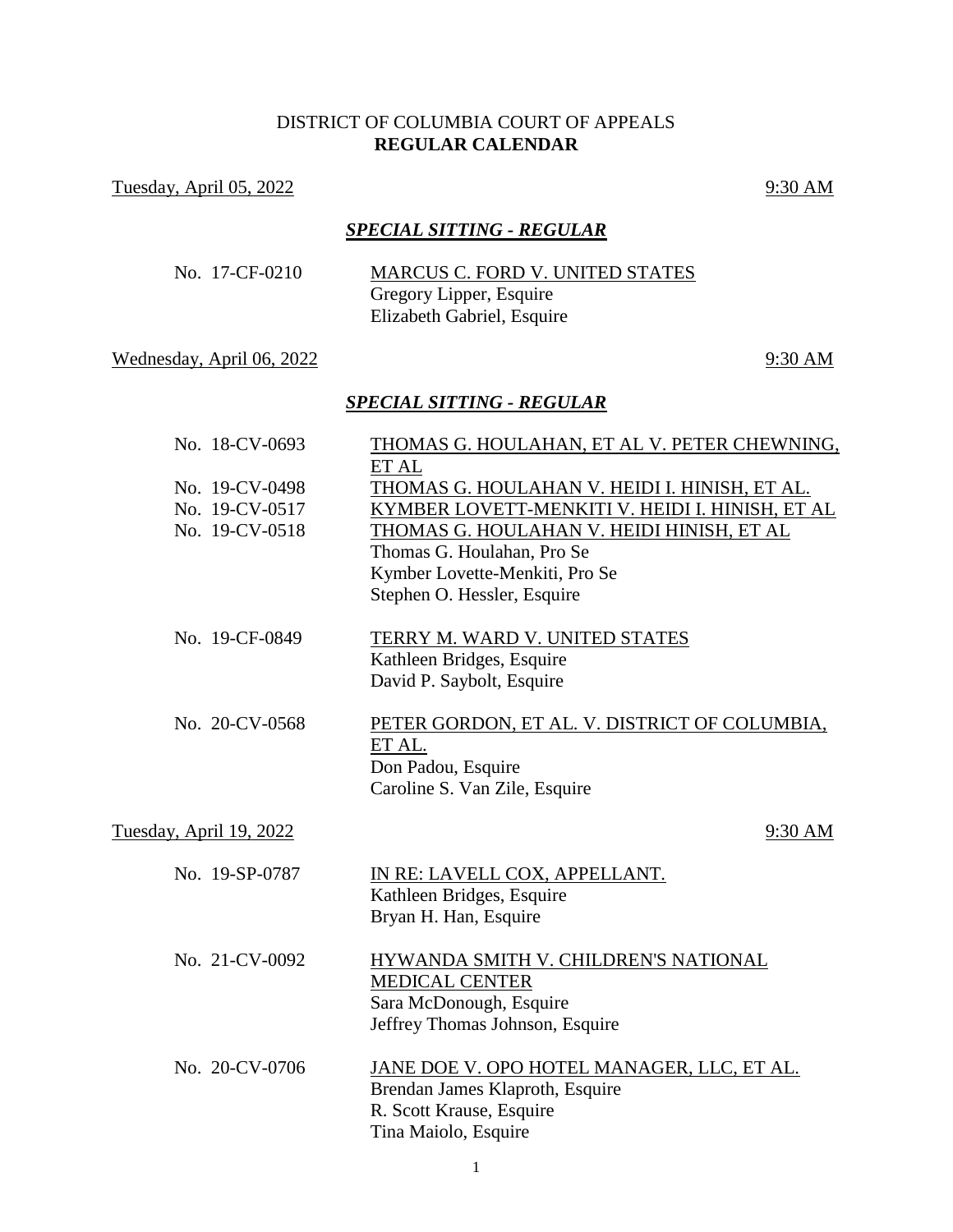Wednesday, April 20, 2022 9:30 AM

| No. 20-CF-0032                 | ANDRE ALPHONSO HARVEY V. UNITED STATES<br>Debra L. Soltis, Esquire<br>Anne Y. Park, Esquire                                                                               |
|--------------------------------|---------------------------------------------------------------------------------------------------------------------------------------------------------------------------|
| No. 19-CV-1251                 | WILLIAM E. WARD, III, ET AL. V. WELLS FARGO<br><b>BANK</b><br>Michael C. Forster, Esquire<br>Peter Duhig, Esquire                                                         |
| No. 20-CV-0318                 | MORGAN BANKS, ET AL V. DAVID D. HOFFMAN, ET<br>AL.<br>Bonny J. Forrest, Esquire<br>Thomas G Hentoff, Esquire<br>Barbara S. Wahl, Esquire<br>Caroline S. Van Zile, Esquire |
| <u>Tuesday, April 26, 2022</u> | 9:30 AM                                                                                                                                                                   |
| No. 20-CF-0298                 | GREGORY RAY SMITH, II V. UNITED STATES<br>Dennis M. Hart, Esquire<br>Chimnomnso N. Kalu, Esquire                                                                          |
| No. 20-CV-0695                 | KAYAN, LLC V. AZAD YUNUS, ET AL.,<br>Abdullah H. Hijazi, Esquire                                                                                                          |
| No. 20-CV-0635                 | FOSTER HOUSE TENANTS ASSOCIATION V. NEW<br>BETHEL BAPTIST CHURCH HOUSING CORPORATION,<br>INC., ET AL.<br>Eric J. Konopka, Esquire<br>Gwynne L. Booth, Esquire             |
| Wednesday, April 27, 2022      | 10:00 AM                                                                                                                                                                  |
|                                | <b>SPECIAL SITTING - REGULAR</b>                                                                                                                                          |

# No. 19-CV-1161 D.C. METROPOLITAN POLICE DEPARTMENT V. D.C. PUBLIC EMPLOYEE RELATIONS BOARD, ET AL., Carl J. Schifferle, Esquire Daniel J. McCartin, Esquire Geoffrey H. Simpson, Esquire